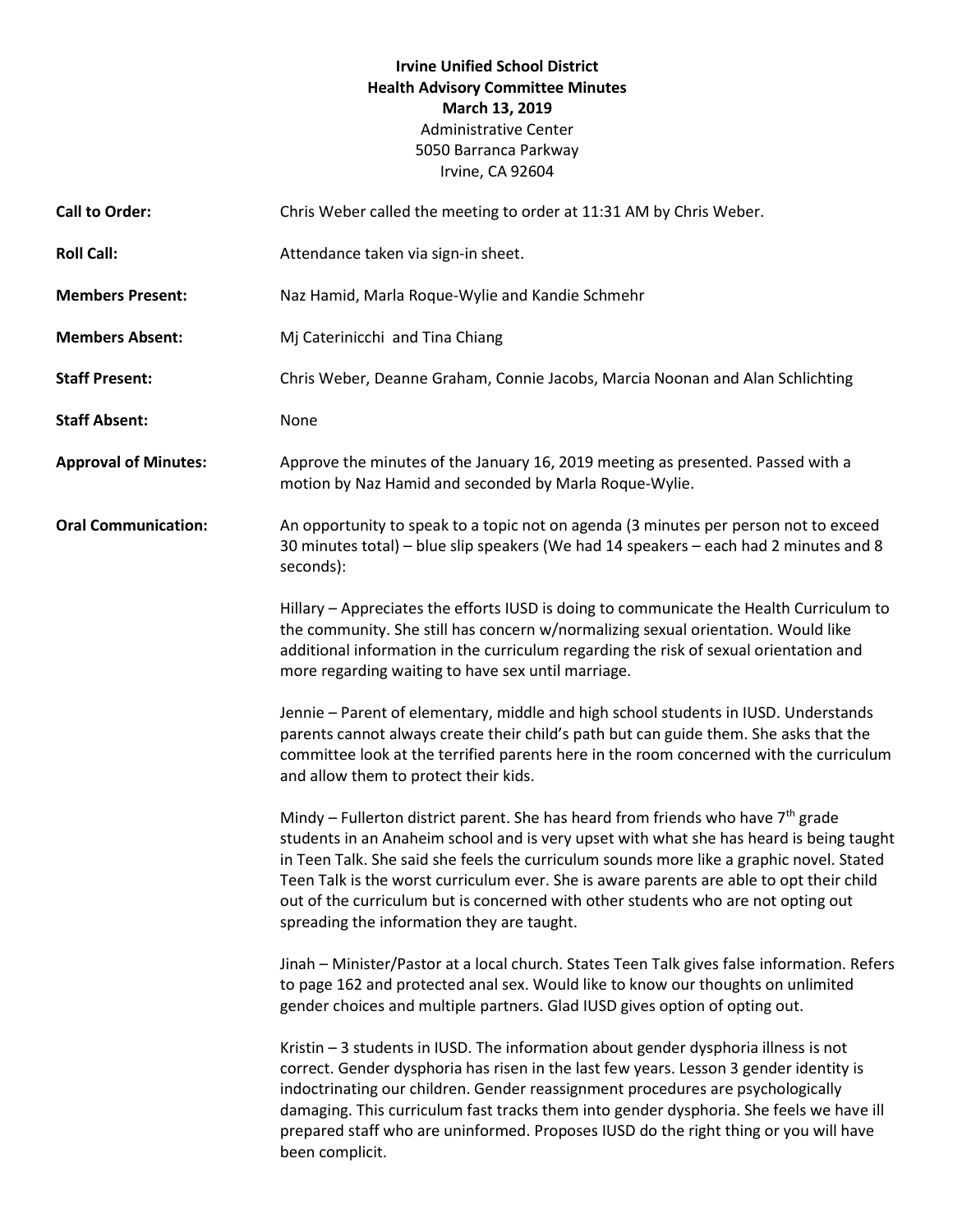Ignatius – Parent who opposes the new sex education curriculum. It does not give enough voice to parents. It molests and confuses the minds of our students. It encourages students to engage in sex and exposes them to disease. Children deserve better curriculum. Should not override parent beliefs.

Kevin – References Teen Talk HS section 7.6 "Condom Demonstration." Read directions from the Teen Talk curriculum. Imagine our children seeing this. This is disgusting. The information is not helpful or useful. Our kids do not need this training. I would like to dismiss this section. It's embarrassing.

Noel – Thankful for IUSD listening to parent concern. Had much dialogue a couple years ago regarding the curriculum and is still not happy with it. Hopes IUSD changes direction and maybe can write their own curriculum. Concern with students during some lessons specifically "Value Space" will be raising their hands answering. She was told it would be anonymous and is now being told otherwise. Concerned a couple years ago was told by Kristin Winn that the condom demonstration was not going to use a penis model but rather just use the air.

Alexandria – Parent of 3. Two have moved on and one is 13. Still sees 13 year old as a baby. (Held up photo of her son as a young child.) The 13 year old is very curious. When schools introduce terms about anal and oral sex, students get more curious. The material promotes having sex not preventing it. Concern with preventing others from sharing the information they learn with their student if they opt out.

Robin – Grew up in Irvine has a student with special needs. Have you the committee read the curriculum in depth? Ask yourself if you are the appropriate person to be on this committee? Would like us to partner with a medical advisory board. As a parent I decide what, when, and how information is shared with my child. I do not believe it is your role to frame these conversations.

Jeongme – Mother of two children. Teen Talk is not age appropriate. Wants to make sure young children make good choices. Refers to page 4. Feels it is a direct invitation to have sex. They are not ready to handle this information. Safe sex is not anal with a condom. Safe sex is for a man and a woman in a committed relationship of marriage. Teach abstinence. Teen Talk is written by a small group of people to normalize their sexual identities. This teaches sex as an activity. It is written for adults and does not have out children's best interest.

Kari – New to Irvine. Has a second grader. Wonders if we are introducing too much too soon. As a mom I am concerned for all children. I am concerned with the trans community – are we trying to address people escaping the psycho-community SRS and the disservice that will bring regarding suicide. Can we provide resources to families who are dealing with "this?" Our family values are being impinged on. The system is broken. We can't opt out in other classes such as social studies and art.

Hana – Common goal as parent and educators is to raise thriving children. I have the right to teach my Christian values to my children. Rights of our boys and girls is not being supported. Believes her tax money is not being spent on the right curriculum. Youth should not to have sex. This curriculum promotes having sex and promotes multi forms of sex. This curriculum promotes sexual immortality and is damaging families.